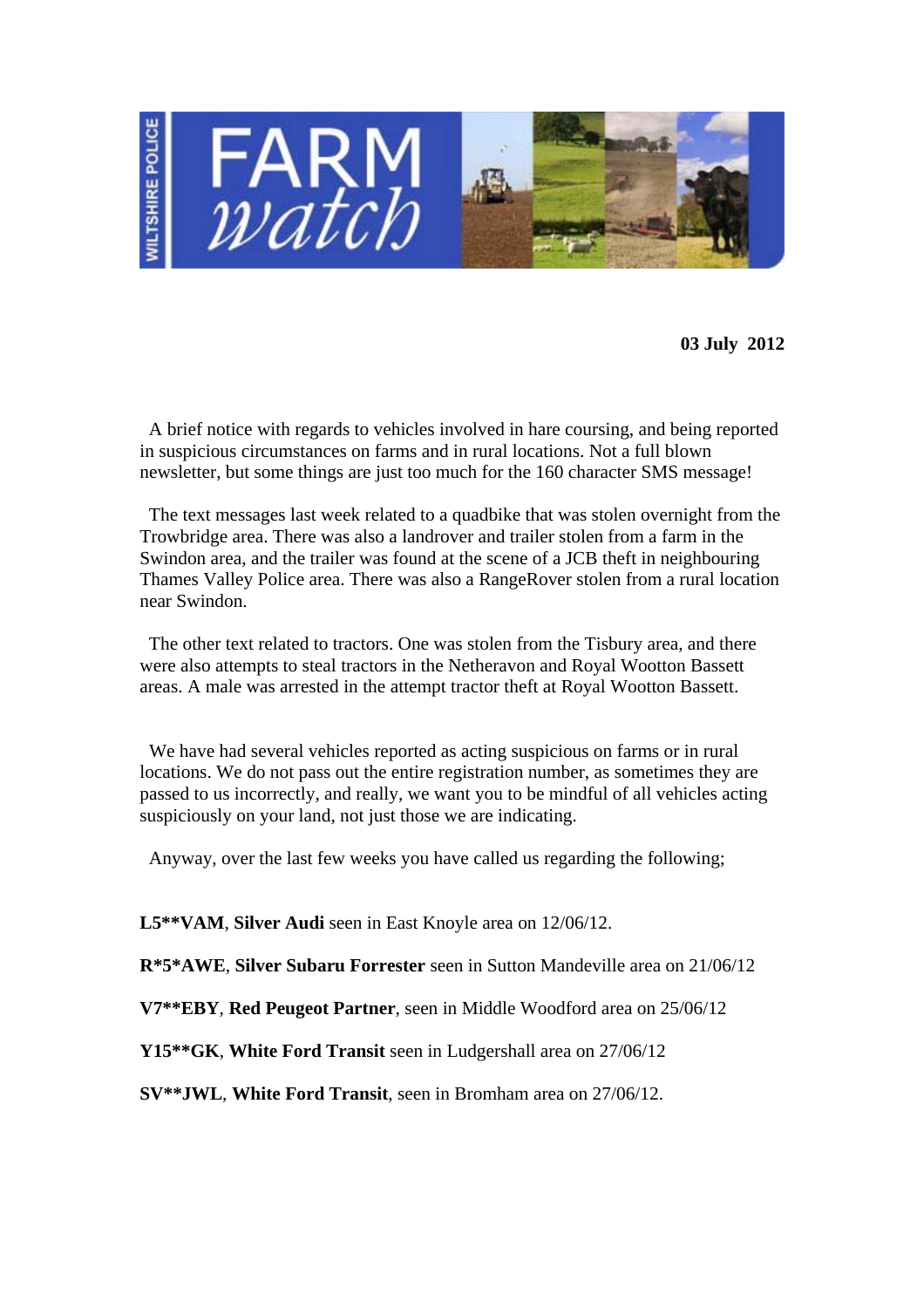And then we have our hare coursers. This has started to pick up over the last couple of weeks. At the moment it is predominantly south Wilts, with the Woodford Valley north to the A303 (Stonehenge), and the A345 valley from Upavon to Enford as the main areas being hit. It tends to be early evening, and then the associated rural crime occurring when dark. There have been numerous diesel thefts in the area, and many wire fences cut and crops driven over. There have also been some thefts of ferrets, and an attempt to take working dogs from kennels.

The vehicles that are being reported to us are as follows;

**P\*\*9MNP Red Vauxhall Monterey** This we think is being mistaken for the red Isuzu Trooper? 

**P3\*\*NEG Green Suzuki Vitara** 

**V\*9\*DCU Maroon Subaru Forrester** 

**T\*9\*EBM Black Subaru Forrester** 

**R9\*\*STR Green Jeep Cherokee** \*seized by police having been abandoned after causing damage (driving through fences).

**FA\*\*YAJ Green Subaru Forrester** in North Wilts/Lambourne area.

 As we have said, please report these vehicles to us. None are from Wiltshire, and with your information, we can speak with the relevant police forces with a view to taking action against these individuals.

 We now have over 2000 on our Farmwatch and Horsewatch schemes across the county, but still have areas where we could do with more – so if you know of neighbours who are not yet on, please have them get in touch with us and we will add them to the schemes.

 And lastly, for those that use social media on their smart phones, Rural Crime Team can be found on Facebook, and on Twitter. There are advantages to these IT systems, but don't worry, there are no plans to do anything to replace the SMS system, it is simply a case of using every medium possible to reach as many people as possible.